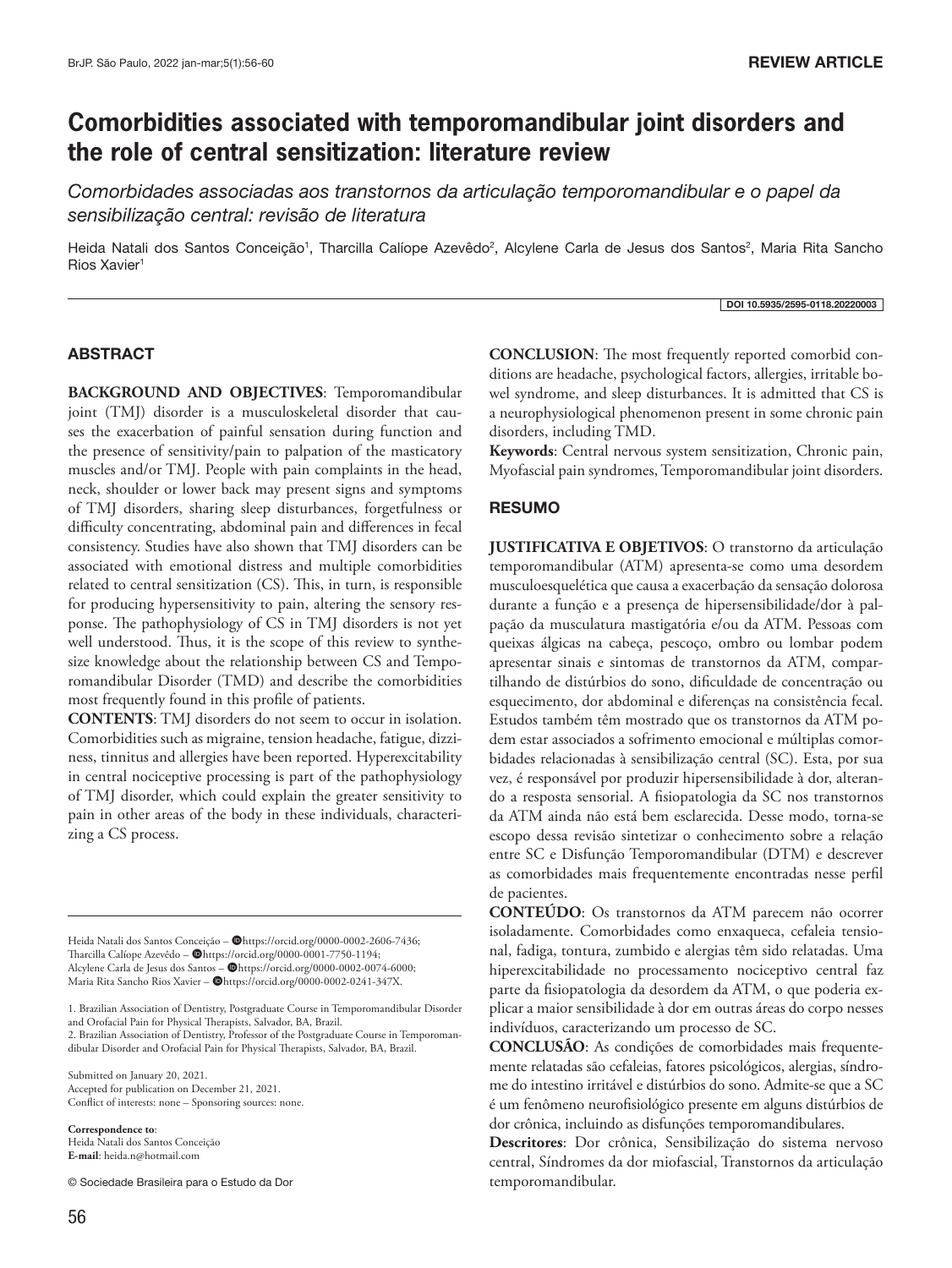### INTRODUCTION

Temporomandibular joint (TMJ) disorder is a musculoskeletal disorder that causes an increase in pain sensation during function, such as speaking and chewing, and the presence of tenderness/pain on palpation of the masticatory muscles and/or the TMJ, with possible limitation of range of motion, joint noises and otologic symptoms<sup>1-4</sup>. Its prevalence ranges from 21.1 to 73.3% and is more common in women of reproductive age<sup>3-6</sup>. Individuals with TMJ often report persistent pain in other locations of the body, implying a generalized dysfunction of the nociceptive system, such as hyperexcitability of the central nociceptive neurons<sup>2,5,7</sup>. It has been described that individuals with head, neck, shoulder or low back pain complaints may present signs and symptoms of TMJ7 , sleep disturbances, forgetfulness or difficulty concentrating, abdominal pain, and differences in fecal consistency<sup>5,8</sup>. The origin of these patterns is yet unknown, but neurobiological sensitization processes, genetically determined vulnerability, and psychological factors are commonly reported<sup>9-12</sup>.

Studies have shown that TMJ may be associated with emotional distress and multiple comorbidities related to CS. This, in turn, is responsible for producing hypersensitivity to pain, altering the sensory response. The pathophysiology of CS in TMJ is not yet well understood, however, there is a decrease in the pressure pain threshold (PPT) after receiving mechanical stimuli<sup>13</sup>.

The manifestations of CS occur in the form of a hypersensitivity to pain called tactile allodynia and secondary hyperalgesia. This sensitization induced in the nociceptor can be adaptive, temporary, or permanent, making this system become hyperexcitable. The exaggerated and prolonged sensation of pain in response to the generating stimuli may be distributed beyond the location of the injury as a result of the enlargement of the receptive field and generalized hyperexcitability in the central nociceptive pathways. Therefore, CS explains how painful sensations exist even in the absence of peripheral diseases or nociceptive stimuli<sup>5,13,14</sup>.

In response to inflammatory stimuli, trigeminal ganglion neurons release neuropeptides as well as other molecules that initiate and perpetuate neurogenic inflammation in peripheral tissues, facilitating sensitization of peripheral trigeminal nociceptors. Furthermore, excitation of trigeminal ganglion neurons activates second-order neurons and glial cells, leading to the onset of CS, with consequent hyperalgesia and allodynia12,13,15. Thus, the trigeminal system provides a nociceptive link between the peripheral inflammation and the activation of central pain pathways in TMJ. This would be one of the possible explanations for the association between TMJ and CS<sup>13</sup>.

Individuals with TMD often present comorbidities and extracephalic pain complaints that constitute a diagnostic confounding factor. Another relevant point is the association between TMD and CS processes, since under these conditions pain may occur even in the absence of structural damage. Thus, the aim of the present study was to synthesize knowledge about the

association between CS and TMD and describe comorbidities most frequently found in this patient profile.

## **CONTENTS**

It has been described that TMJ are a spectrum of disorders with different pathophysiology, clinical manifestations and associated comorbid conditions<sup>2</sup>, which are present in 82.5% of cases<sup>16</sup>. A study<sup>14</sup> reported nine most prevalent comorbidities in individuals with TMJ migraine, tension headache, depression, degenerative arthritis, chronic fatigue, dizziness, tinnitus, gastrointestinal problems and allergies, and concluded that the disorder does not seem to occur in isolation, as almost two thirds of patients reported three or more of the main comorbid conditions<sup>17</sup>. Corroborating such statements, another study<sup>5</sup> showed the existence of an association of craniofacial sensitivity and psychosocial factors with disability in this profile of patients.

It remains unclear to what extent TMJ may be a symptom or manifestation of another underlying disorder. The high prevalence of allergies preceding the diagnosis of the disorder is noteworthy, suggesting an autoimmune etiology. Other frequently associated conditions are chronic fatigue syndrome, irritable bowel syndrome, chronic pelvic pain, and sleep disorders<sup>14,16</sup>. It is also known that individuals with TMJ are 5.5 times more likely to have pain in other joints<sup>2</sup>, and the most reported areas with concomitant pain were the cervical region followed by the low back, shoulders and lower limbs<sup>18,19</sup>.

People with TMDs reported more pain during cervical examination in all directions and it was found that the greater the cervical involvement, the greater the degree of temporomandibular involvement<sup>20,21</sup>. Based on these findings, the inclusion of physical examination of the neck during the examination of patients with TMDs is recomended<sup>20</sup>. It has been found that the severity of temporomandibular symptoms accompanies the severity of cervical spine disorders, but the reverse does not seem to be true. This finding suggests that, chronologically, TMD may appear before the cervical disorder. Another aspect that supports this hypothesis is that even individuals with mild cervical disorder have a high incidence of orofacial signs and symptoms<sup>22</sup>.

One study<sup>23</sup> describes the journey of a 55-year-old male patient with a history of right-sided orofacial pain. The pain was located in the right side premolars, spreading through the right TMJ and ear. The orofacial pain was initially misdiagnosed as dental pain and trigeminal neuralgia. Upon examination, cervical joint and muscle disorders were identified. The suboccipital and upper paraspinal cervical muscles were found to be in spasm and tender on palpation. The patient was treated three days a week for two weeks by a physical therapist, reporting significant reduction in pain and improvement in health status. These improvements in function were accompanied by increased cervical range of motion<sup>23</sup>. In addition, significant limitation of upper cervical rotatory motion was found among patients suffering from myogenic TMD, supporting the clinical relationship between these disor $ders<sup>24</sup>$ .

Back pain was associated with jaw pain and dysfunction<sup>25,26</sup>. The results suggest that back pain and musculoskeletal disorders in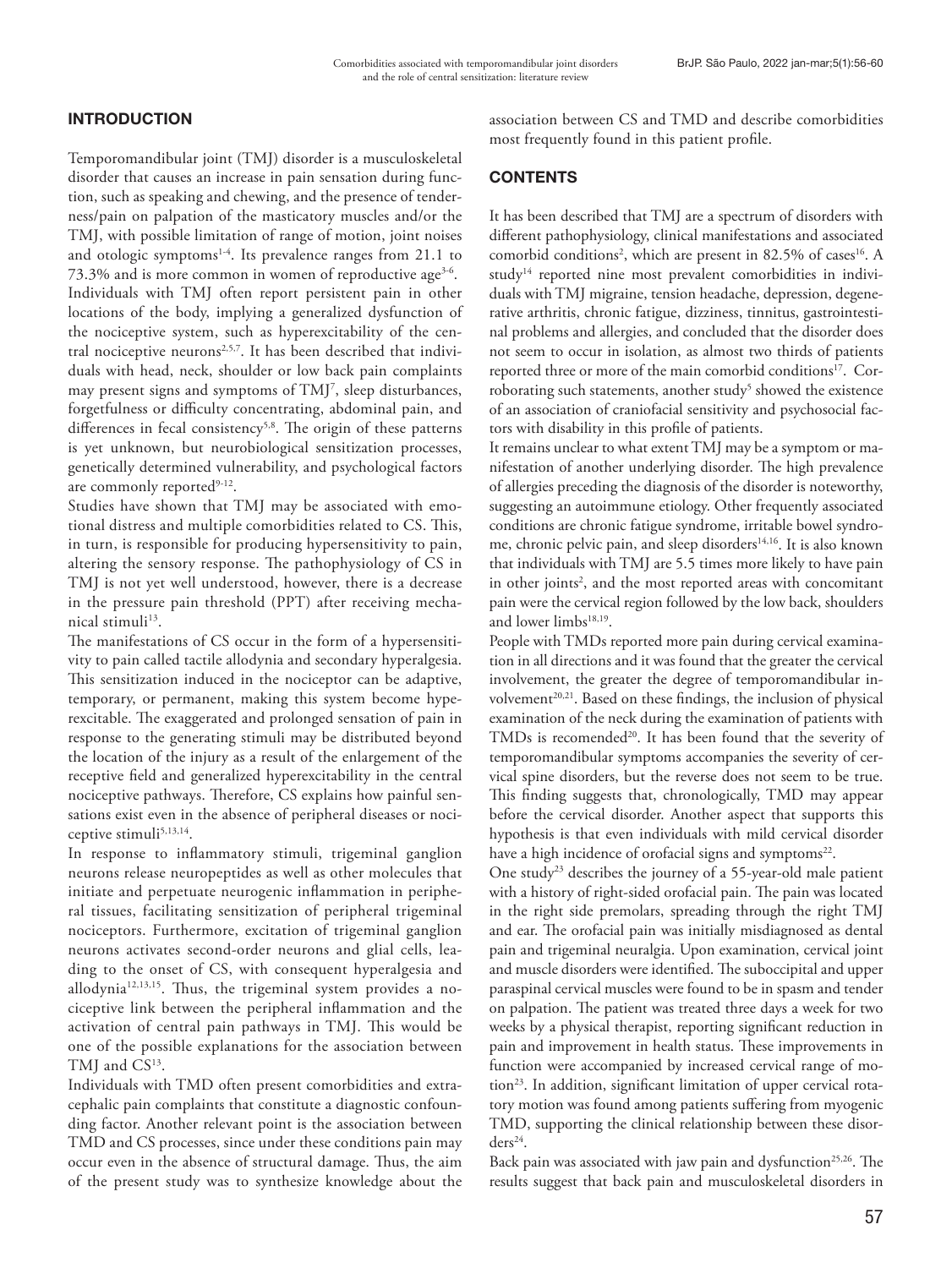the orofacial region may not be two separate entities, which implies a mutual influence or that these conditions are being caused by the same contributing factors<sup>25</sup>. The prevalence of fatigue/ rigidity, pain, impaired mandible opening and headaches, as well as the overall prevalence of any TMD symptoms increase according to the frequency and severity of back pain. A significant relationship has been evidenced between spinal pain and all TMD variables, as well as between spinal pain and headaches<sup>9</sup>.

Approximately 40% to 60% of TMD cases present characteristics of a more generalized pain profile<sup>26,27</sup>. A study about the relationship between the different TMDs, generalized tenderness to palpation and multiple pain conditions in women with painful TMD, reported that 22% of participants had two or more pain conditions outside the orofacial region<sup>27</sup>. Another study<sup>19</sup> found a 55% frequency of pain reports throughout the body, present for more than 3 months, in patients with TMJ muscle disorders.

### **Central sensitization and TMD**

Its suggested that a general hyperexcitability in the central nociceptive processing is part of the pathophysiology of TMDs, which could explain the increased sensitivity to pain in various areas of the body of these individuals<sup>2,5,13,21</sup>. Factors such as trauma, parafunctional activity or surgical procedures can cause local inflammation and ischemia, increasing nociceptive input at the region of the tissue injury. This can develop to induce a sensitization of higher order neurons, which characterizes a CS process. This, in turn, can be evidenced by increased and prolonged responsiveness to noxious stimuli (hyperalgesia) and the perception of pain after a non-painful stimulus (allodynia).

Individuals with chronic TMD are more likely to experience changes in the processing of external stimuli, resulting in lower sensory thresholds<sup>27</sup>, which can be evidenced by changes in PPT measurements and vibrotactile perception. Previous studies have shown an association between painful TMD and cutaneous allodynia in both trigeminal and extratrigeminal areas. Moreover, the lowest PPT in these patients was found in localized pain areas as well as sites distant to the pain. The existence of sensitization mechanisms in local pain syndromes suggests that prolonged peripheral nociceptive input to the central nervous system (CNS) plays a role in the initiation and maintenance of CS<sup>10</sup>.

In a study<sup>13</sup> involving women with TMJ pain disorder of joint, muscular or mixed nature, as classified by the RDC/TMD (Research Diagnostic Criteria for Temporomandibular Disorders), compared with women without orofacial pain who were undergoing routine dental procedures, CS was evaluated through vibrotactile stimulation and PPT. The stimuli were applied bilaterally to the lateral pole of the TMJ, middle masseter, anterior temporal, and ventral region of the forearms. Evidence of increased pain and sensitivity was found in women with painful TMD. The increase of pain sensitivity in the trigeminal and extratrigeminal areas in this population points to an increased risk of cutaneous allodynia and hyperalgesia, suggesting the existence of concomitant CS<sup>28</sup>.

This state of altered pain modulation can be observed early in children and adolescents, resulting in increased pain sensitivity in adulthood. These results indicate that adolescents with painful TMD may present dysfunction and more generalized sensitivity of the central nociceptive system, with a consequent increased risk of CS. Furthermore, generalized chronic pain is noted as an early sign of fibromyalgia<sup>12</sup>.

#### **Headaches and TMD**

It has been reported that the trigeminal system is related to the pathophysiology of TMDs as well as migraine. Neurons of the ophthalmic branch of the trigeminal nerve are responsible for migraine pain, while the second and third branches are more associated with the TMJ areas. Peripheral nociceptive information converges to the trigeminal nucleus, and from there, migraine and TMDs share specific central pathways associated with cross-excitation<sup>5,15.</sup> Diseases of the craniofacial area are more frequent and intense in patients suffering simultaneously from headache<sup>29</sup>. The increased pain in the TMD group may be explained by the greater sensitization of the central and peripheral nervous system, which characterizes patients with headache. In addition, considering the hypothesis that different types of pain tend to reinforce each other<sup>25,29</sup>, the data showed direct proportionality between pain intensity in TMDs and headache, suggesting that these patients should be treated jointly in both clinical entities.

Frequent headaches were reported by 55% of patients who described TMJ pain compared to 8% in the control group<sup>25</sup>. A study<sup>15</sup> observed the association of migraine and TMDs in adolescents and the findings suggest that TMJ pain disorder was strongly associated with higher frequency of primary headache and migraine was significantly associated with a greater number of pain areas on palpation (muscle and joint) in the trigeminal region, concluding that these individuals develop greater sensitivity to pain in other areas of the body. The assumption is that, after the onset of a migraine episode, CS involving the trigeminal caudal nucleus may develop and decrease the pain threshold in areas such as TMJ and masticatory muscless<sup>5,15,30</sup>. The coexistence of TMD and migraine leads to increased thermal and mechanical hyperalgesia, as well as cutaneous allodynia, suggesting the intensification of CS. Studies report pain sensitivity in migraine and TMD, even in neutral body areas unrelated to the main complaint. A slightly reduced heat pain tolerance was observed in individuals who reported multiple comorbid pain conditions<sup>27</sup>. Paradoxically, it has also been observed that patients with isolated cases of migraine or TMD present hyperalgesia to cold in the extracephalic region and, furthermore, in this group of individuals, hyperalgesia to cold seems to be more common than to heat<sup>10,30</sup>. Therefore, it's possible to assume that the TMJ myofascial disorder features sensitization processes restricted not only to second order trigeminal neurons, but also to extratrigeminal nociceptive neurons<sup>10</sup>.

#### **Psychological disorders and TMD**

In addition to the increased risk of CS, individuals with painful TMD, as in other chronic pain scenarios, are also at increased risk for psychological disorders. Depression appears to interfere with the central modulation of the pain response, and when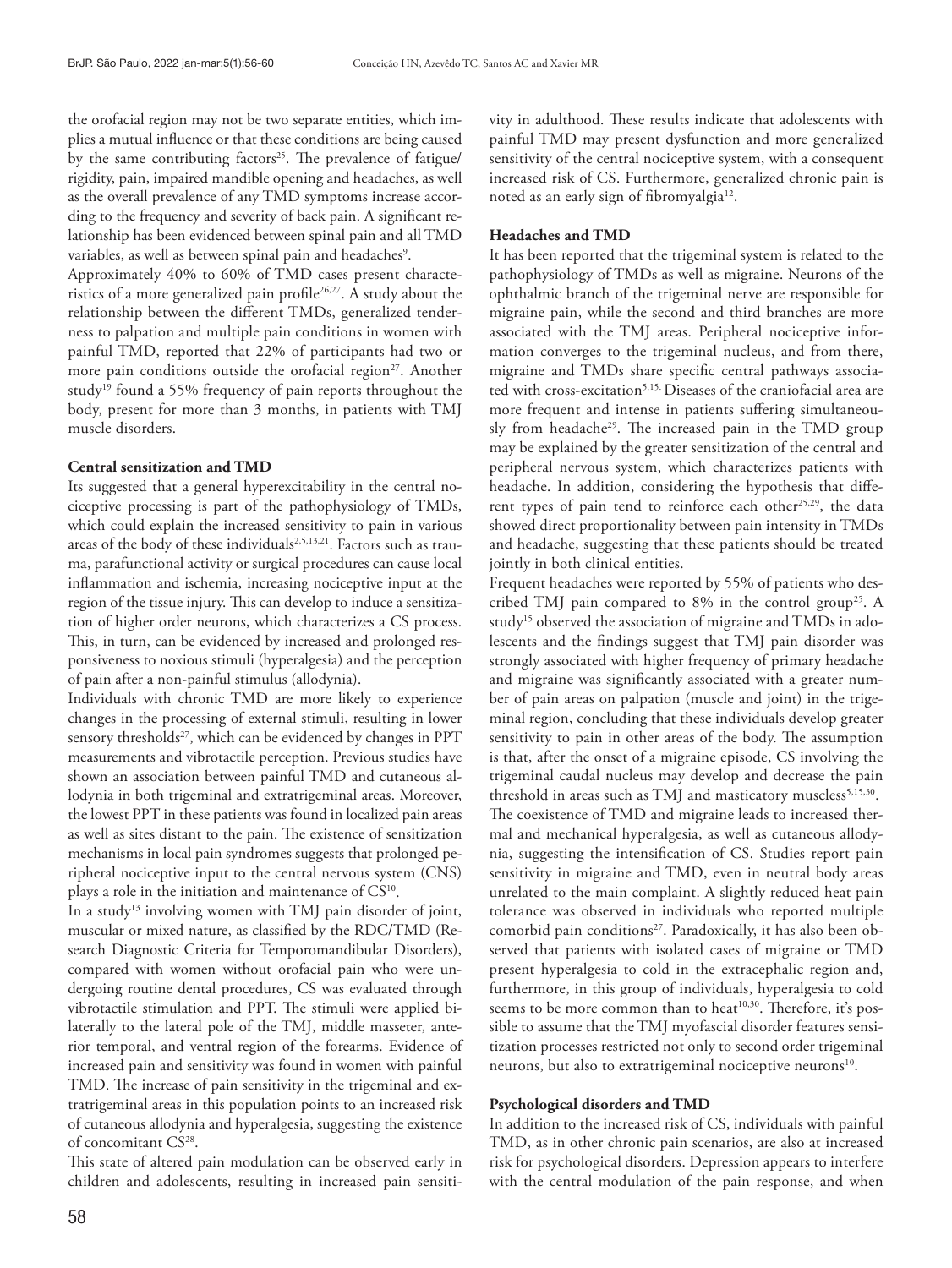deficits occur in these areas, the modulation of signals disrupts the body, leading to a more intense pain experience. Furthermore, depression induces stress and increases the production of pro-inflammatory cytokines, which can increase experience of pain $5,13$ .

It is noteworthy that psychological factors may be responsible for increasing the severity and intensity of headaches<sup>8,17,27,28,31</sup>. In a study7 , the comorbid conditions which were found to be most likely associated with TMD included migraine, depression<sup>26</sup>, post-traumatic stress disorders, and anxiety disorders. Also, it was found that women with myofascial pain and a history of concomitant generalized pain were more likely to have depression than women with pain in the orofacial region alone<sup>19</sup>.

A study analyzed the correlation of somatization, depression, and chronic pain with clinical findings of TMD in asymptomatic women<sup>32</sup>. All participants with myofascial pain showed the presence of moderate or severe depression. Still, it's not possible to determine whether psychological differences are the cause or consequence of the pain and dysfunction present in the subtypes of TMDs, nevertheless, the literature agrees that these psychological difficulties may exacerbate the pain condition7,17,27.

Emotional stress has a positive relation with physical symptoms, including chronic headaches, low back pain, chemical sensitivities, pelvic pain, as well as TMDs. The overlap of comorbidity symptoms in CS and pain-related disability are more specific to individuals with myofascial disorder and this association may be partially explained by emotional distress. It is suggested that prolonged exposure to stress plays a more direct role in the pathogenesis of TMD, causing sustained increases in hormones that promote tonic muscle contraction and consequent orofacial pain. However, it's possible that emotional stress is a result of pain, although a scenario involving dynamic interactions between these factors is plausible<sup>33</sup>.

### **Sleep disorders and TMDs**

Sleep disorders are more frequent in patients with chronic pain, including TMJ pain disorders, and are directly associated with greater pain intensity. Individuals with TMDs have much worse levels of sleep disorders, including insomnia, non-restorative sleep, daytime sleepiness and sleep apnea, when compared to asymptomatic controls<sup>34</sup>. People with poor sleep quality have also been described to more likely develop TMJ degenerative changes<sup>35</sup> and those with excessive daytime sleepiness have significantly greater severity of TMDs, both in pain and dysfunction<sup>36</sup>.

Study<sup>17</sup> suggests that individuals with sleep bruxism and TMD with generalized pain have lower sleep efficiency. The presence of concomitant body pain outside the orofacial area may be due to an older age and, consequently, poor sleep quality may also be age-related. This finding may suggest that young individuals have localized pain, and that with aging, these patients tend to develop diffuse pain, indicating that the patient's age is another important issue to consider in the diagnostic approach. It's also noteworthy that persistent pain conditions are associated with prolonged functional changes in the CNS.

### **CONCLUSION**

Painful TMDs should not be considered in isolation. The most frequently reported comorbid conditions are headaches, psychological factors such as stress and depression, allergies, chronic fatigue syndrome, irritable bowel syndrome, and sleep disorders. CS is a neurophysiological phenomenon present in some chronic pain disorders, including TMDs. After a first painful episode, the process of peripheral sensitization (PS) begins, increasing nociceptive input at the location of the injury. If the aggravation persists over time, it may culminate in CS. These phenomena may explain the presence of sensitivity and pain in another body area observed in patients presenting TMDs.

# AUTHORS' CONTRIBUTIONS

### **Heida Natali dos Santos Conceição**

Data Collection, Conceptualization, Project Management, Research, Methodology, Writing - Preparation of the original, Writing - Review and Editing

# **Tharcilla Calíope Azevêdo**

Conceptualization, Project Management, Methodology, Writing - Review and Editing, Supervision

### **Alcylene Carla de Jesus dos Santos**

Conceptualization, Project Management, Methodology, Writing - Review and Editing, Supervision

**Maria Rita Sancho Rios Xavier** 

Project Management, Methodology, Writing - Review and Editing, Supervision

# **REFERENCES**

- 1. Carrara SV, Conti PCR, Barbosa JS. Termo do 1º Consenso em Disfunção Temporomandibular e Dor Orofacial. Dental Press J Orthod. 2010;15(3):104-20.
- 2. Bonato LL, Quinelato V, De Felipe Cordeiro PC, De Souza EB, Tesch R, et al. Association between temporomandibular disorders and pain in other regions of the body. J Oral Rehabil. 2017;44(1):9-15.
- 3. Lai YC, Yap AU, Türp JC. Prevalence of temporomandibular disorders in patients seeking orthodontic treatment: a systematic review. J Oral Rehabil. 2020;47(2):270-80.
- 4. Medeiros RA, Vieira DL, Silva EVFD, Rezende LVML, Santos RWD, Tabata LF. Prevalence of symptoms of temporomandibular disorders, oral behaviors, anxiety, and depression in Dentistry students during the period of social isolation due to CO-VID-19. J Appl Oral Sci. 2020;28:e2020044.
- 5. Garrigós-Pedrón M, La Touche R, Navarro-Desentre P, Gracia-Naya M, Segura-Ortí E. Widespread mechanical pain hypersensitivity in patients with chronic migraine and temporomandibular disorders: relationship and correlation between psychological and sensorimotor variables. Acta Odontol Scand. 2019;77(3):224-31.
- 6. Valesan LF, Da-Cas CD, Réus JC, Denardin ACS, Garanhani RR, Bonotto D, et al. Prevalence of temporomandibular joint disorders: a Systematic review and meta-analysis. Clin Oral Investig. 2021;25(2):441-53.
- 7. Fenton BT, Goulet JL, Bair MJ, Cowley T, Kerns RD. Relationships between temporomandibular disorders, MSD conditions, and mental health comorbidities: findings from the veterans musculoskeletal disorders cohort. Pain Med. 2018;19 (Suppl 1): S61-S68.
- 8. John MT, Miglioretti DL, LeResche L, Von Korff M, Critchlow CW. Widespread pain as a risk factor for dysfunctional temporomandibular disorder pain. Pain. 2003;102 (3): 257-63.
- 9. John MT, Miglioretti DL, LeResche L, Von Korff M, Critchlow CW. Widespread pain as a risk factor for dysfunctional temporomandibular disorder pain. Pain. 2003;102(3):257-63.
- 10. Wiesinger B, Malker H, Englund E, Wänman A. Does a dose-response relation exist between spinal pain and temporomandibular disorders? BMC Musculoskelet Disord. 2009;10:28.
- 11. Fernández-de-las-Peñas C, Galán-del-Río F, Ortega-Santiago R, Jiménez-García R, Arendt-Nielsen L, Svensson P. Bilateral thermal hyperalgesia in trigeminal and extra-